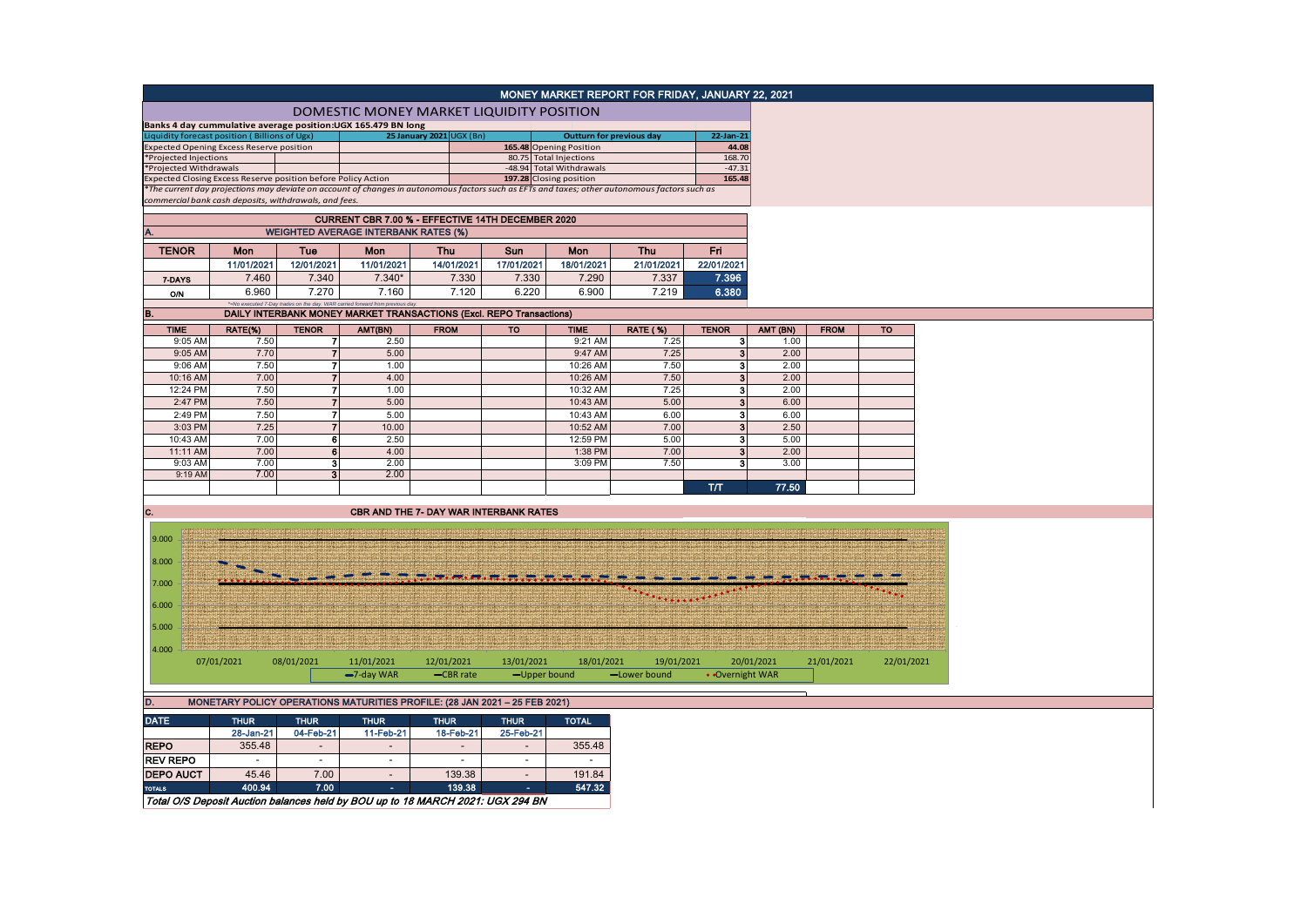Total O/S Repo, Reverse Repo & Deposit Auction balances held by BOU: UGX 649 BN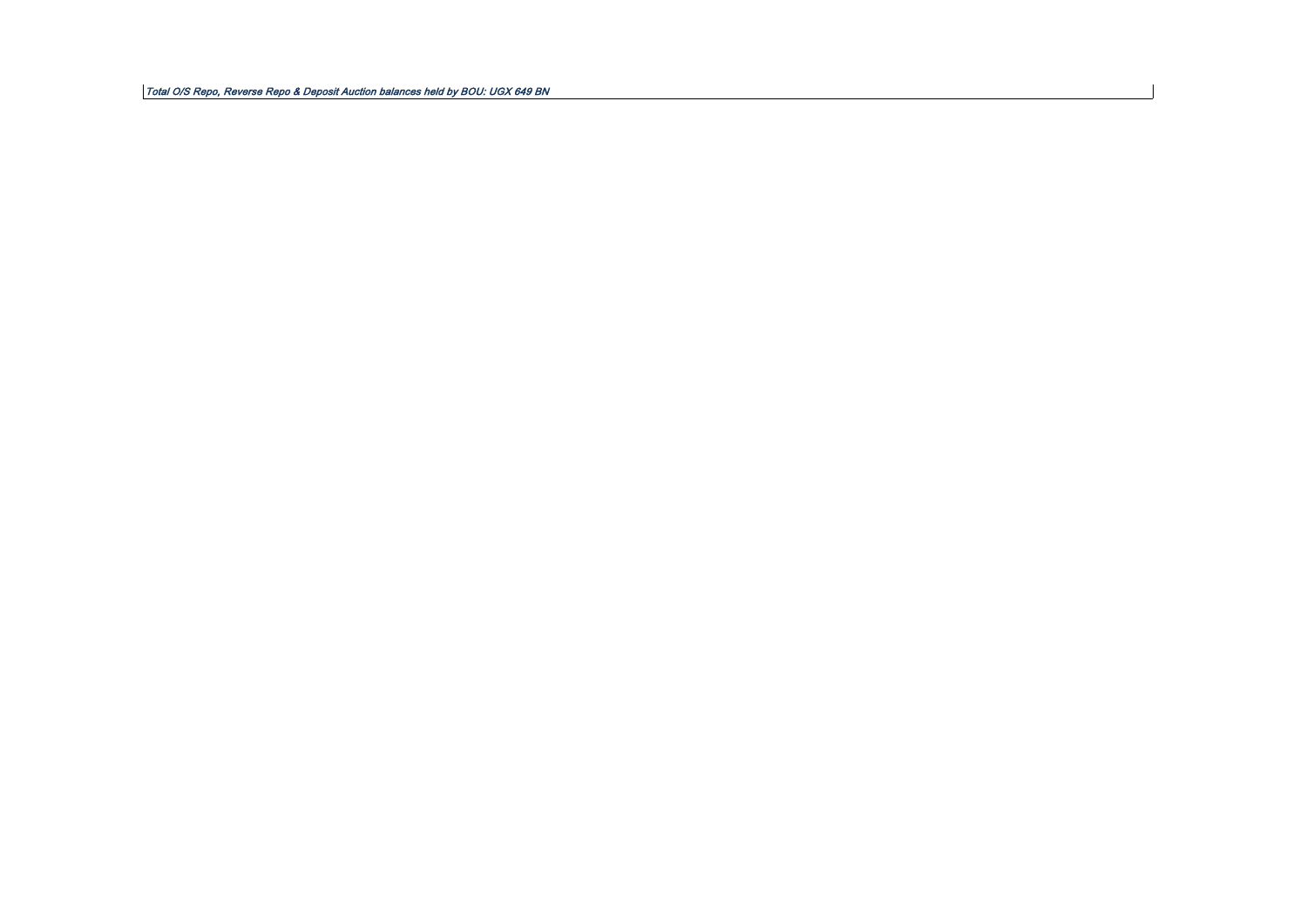| (Ei) STOCK OF TREASURY SECURITIES                                          |                        |                  |                                                                                       | Eii)<br><b>MONETARY POLICY MARKET OPERATIONS</b> |                                                |                                                                                              |                 |                |                |                      |                |           |                |           |                |       |
|----------------------------------------------------------------------------|------------------------|------------------|---------------------------------------------------------------------------------------|--------------------------------------------------|------------------------------------------------|----------------------------------------------------------------------------------------------|-----------------|----------------|----------------|----------------------|----------------|-----------|----------------|-----------|----------------|-------|
| LAST TBIILS ISSUE DATE: 15-JAN-2021                                        |                        |                  |                                                                                       |                                                  | (VERTICAL REPOS, REV-REPOS & DEPOSIT AUCTIONS) |                                                                                              |                 |                |                |                      |                |           |                |           |                |       |
| 5,984,483<br>25/01/2021<br>On-the-run O/S T-BILL STOCKs (Billions-UGX)     |                        |                  | OMO                                                                                   | <b>ISSUE DATE</b>                                | <b>AMOUNT</b>                                  | <b>WAR</b>                                                                                   | <b>RANGE</b>    | <b>TENOR</b>   |                |                      |                |           |                |           |                |       |
| 25/01/2021 DAUT<br>17,446.895<br>On-the-run O/S T-BONDSTOCKs(Billions-UGX) |                        |                  |                                                                                       | $23-Nov$                                         | 385.50                                         | 7.000                                                                                        |                 | 3              |                |                      |                |           |                |           |                |       |
| 23,431.378<br>TOTAL TBILL & TBOND STOCK- UGX                               |                        |                  | <b>REPO</b>                                                                           | 25-Nov                                           | 309.00                                         | 7.000                                                                                        |                 | 1              |                |                      |                |           |                |           |                |       |
| O/S=Outstanding                                                            |                        |                  |                                                                                       |                                                  | <b>REPO</b>                                    | 26-Nov                                                                                       | 1,396.00        | 7.000          |                | $\overline{7}$       |                |           |                |           |                |       |
| <b>MATURITY</b>                                                            | TOTAL STOCK YTM (%)    |                  | <b>CHANGE IN</b>                                                                      |                                                  | DAUT                                           | 26-Nov                                                                                       | 80.17           | 7.557          |                | 56                   |                |           |                |           |                |       |
|                                                                            | (BN UGX)               | AT CUT OFF*      | YTM (+/-)<br>0.214                                                                    |                                                  | <b>DAUT</b><br><b>REVREPO</b>                  | 26-Nov                                                                                       | 80.17           | 7.557          |                | 56<br>$\overline{1}$ |                |           |                |           |                |       |
| 91                                                                         | 76.37<br>469.55        | 8.713            | 0.096                                                                                 |                                                  |                                                | 01-Dec                                                                                       | 282.00          | 7.000          |                | $\mathbf{1}$         |                |           |                |           |                |       |
| 182<br>364                                                                 | 5,438.56               | 10.996<br>14.350 | 0.350                                                                                 |                                                  | <b>REVREPO</b>                                 | 02-Dec<br>03-Dec                                                                             | 165.00          | 7.000<br>7.000 |                | $\overline{7}$       |                |           |                |           |                |       |
| 2YR                                                                        |                        | 15.250           | 0.700                                                                                 |                                                  | <b>REPO</b><br><b>DAUT</b>                     | 03-Dec                                                                                       | 810.00<br>49.97 | 7.254          |                | 28                   |                |           |                |           |                |       |
| 3YR                                                                        |                        | 15.750           | 0.250                                                                                 |                                                  | DAUT                                           | 03-Dec                                                                                       | 44.94           | 7.503          |                | 56                   |                |           |                |           |                |       |
| 5YR                                                                        | 2,131.05               | 16.500           | 1.600                                                                                 |                                                  | <b>REPO</b>                                    | 10-Dec                                                                                       | 439.00          | 7.000          |                | $\overline{7}$       |                |           |                |           |                |       |
| 10YR                                                                       | 8,182.54               | 16.150           | 0.150                                                                                 |                                                  | DAUT                                           | 10-Dec                                                                                       | 45.94           | 7.340          |                | 28                   |                |           |                |           |                |       |
| 15YR                                                                       | 6,343.95               | 16.500           | 1.200                                                                                 |                                                  | <b>DAUT</b>                                    | 10-Dec                                                                                       | 6.92            | 7.503          |                | 56                   |                |           |                |           |                |       |
| 20YR                                                                       | 789.35                 | 17.500           |                                                                                       |                                                  | <b>REVREPO</b>                                 | 15-Dec                                                                                       | 558.00          | 7.000          |                | $\overline{2}$       |                |           |                |           |                |       |
|                                                                            |                        |                  | Cut OFF is the lowest price/ highest yield that satisfies the auction awarded amount. |                                                  | <b>REPO</b>                                    | 21-Dec                                                                                       | 348.50          | 7.000          |                | $\overline{3}$       |                |           |                |           |                |       |
|                                                                            |                        |                  |                                                                                       |                                                  | <b>REPO</b>                                    | 24-Dec                                                                                       | 350.00          | 7.000          |                | 7                    |                |           |                |           |                |       |
|                                                                            |                        |                  |                                                                                       |                                                  | <b>DAUT</b>                                    | 24-Dec                                                                                       | 68.31           | 7.590          |                | 56                   |                |           |                |           |                |       |
|                                                                            |                        |                  |                                                                                       |                                                  | <b>REVREPO</b>                                 | 28-Dec                                                                                       | 963.00          | 7.000          |                | 3                    |                |           |                |           |                |       |
|                                                                            |                        |                  |                                                                                       |                                                  | <b>REVREPO</b>                                 | 31-Dec                                                                                       | 384.00          | 7.000          |                | 4                    |                |           |                |           |                |       |
|                                                                            |                        |                  |                                                                                       |                                                  | <b>REPO</b>                                    | 12-Jan                                                                                       | 497.00          | 7.000          |                | 3                    |                |           |                |           |                |       |
|                                                                            |                        |                  |                                                                                       |                                                  | <b>REPO</b>                                    | 20-Jan                                                                                       | 621.00          | 7.000          |                | $\overline{1}$       |                |           |                |           |                |       |
|                                                                            |                        |                  |                                                                                       |                                                  | <b>REPO</b>                                    | 21-Jan                                                                                       | 355.00          | 7.000          |                | $\overline{7}$       |                |           |                |           |                |       |
|                                                                            |                        |                  |                                                                                       |                                                  | <b>DAUT</b>                                    | $21 - Jan$                                                                                   | 69.89           | 7.312          |                | 28                   |                |           |                |           |                |       |
|                                                                            |                        |                  |                                                                                       |                                                  | <b>DAUT</b>                                    | $21 - Jan$<br>WAR-Weighted Average Rate                                                      | 100.92          | 7.623          |                | 56                   |                |           |                |           |                |       |
| Η.                                                                         |                        |                  |                                                                                       |                                                  |                                                | DAILY SECONDARY MARKET QUOTES (On-the-run GOVERNMENT TREASURY SECURITIES -End of Day Quotes) |                 |                |                |                      |                |           |                |           |                |       |
|                                                                            |                        |                  |                                                                                       | <b>T-BILLS</b>                                   |                                                |                                                                                              |                 |                |                |                      | <b>TBONDS</b>  |           |                |           |                |       |
| 91 DR<br><b>182 DR</b><br><b>TENOR</b>                                     |                        |                  |                                                                                       |                                                  | 364 DR<br>2YR YTM                              |                                                                                              |                 | 3YR YTM        |                | 5YR YTM              |                | 10YR YTM  |                | 15YR YTM  |                |       |
| <b>COUPON</b>                                                              | 0.000%                 |                  | 0.000%                                                                                |                                                  | 0.000%                                         |                                                                                              | 11.000%         |                | 14.000%        |                      | 16.625%        |           | 17.000%        |           | 14.250%        |       |
| <b>MATURITY DATE</b>                                                       | 16-Apr-21<br>16-Jul-21 |                  |                                                                                       |                                                  | 14-Jan-22                                      |                                                                                              | 13-Apr-23       | 18-Jan-24      |                | 27-Aug-26            |                | 03-Apr-31 |                | 22-Jun-34 |                |       |
|                                                                            |                        | <b>BID/ASK</b>   |                                                                                       | <b>BID/ASK</b>                                   |                                                | <b>BID/ASK</b>                                                                               | <b>BID/ASK</b>  |                | <b>BID/ASK</b> |                      | <b>BID/ASK</b> |           | <b>BID/ASK</b> |           | <b>BID/ASK</b> |       |
| <b>DFCU</b>                                                                | 8.20                   | 8.10             | 9.60                                                                                  | 9.50                                             | 11.60                                          | 11.50                                                                                        | 15.00           | 14.90          | 15.05          | 14.95                | 16.00          | 15.90     | 16.50          | 16.40     | 16.50          | 16.40 |
| <b>ABSA</b>                                                                | 9.00                   | 8.90             | 11.00                                                                                 | 10.90                                            | 13.70                                          | 13.60                                                                                        | 14.75           | 14.65          | 15.10          | 15.00                | 15.80          | 15.70     | 15.65          | 15.55     | 15.90          | 15.80 |
| <b>CRDU</b>                                                                | 9.00                   | 8.90             | 11.00                                                                                 | 10.90                                            | 14.00                                          | 13.90                                                                                        | 15.20           | 15.10          | 15.50          | 15.40                | 15.80          | 15.70     | 15.75          | 15.65     | 15.90          | 15.80 |
| <b>HFBU</b>                                                                | 8.50                   | 8.40             | 9.50                                                                                  | 9.40                                             | 13.95                                          | 13.85                                                                                        | 14.65           | 14.55          | 15.00          | 14.90                | 15.85          | 15.75     | 15.75          | 15.65     | 15.80          | 15.75 |
| <b>SCBU</b>                                                                | 8.50                   | 8.40             | 11.00                                                                                 | 10.90                                            | 14.00                                          | 13.90                                                                                        | 15.60           | 15.50          | 15.75          | 15.65                | 15.90          | 15.80     | 16.00          | 15.90     | 16.10          | 16.00 |
| <b>STBB</b>                                                                | 9.00                   | 8.90             | 11.00                                                                                 | 10.90                                            | 13.75                                          | 13.65                                                                                        | 15.00           | 14.90          | 15.25          | 15.15                | 15.60          | 15.50     | 15.60          | 15.50     | 15.75          | 15.65 |
| <b>RODA</b>                                                                | 8.80                   | 8.70             | 11.05                                                                                 | 10.95                                            | 14.45                                          | 14.35                                                                                        | 15.00           | 14.90          | 15.25          | 15.15                | 15.80          | 15.70     | 15.70          | 15.60     | 15.85          | 15.75 |
| Av. Bid                                                                    |                        | 8.71             |                                                                                       | 10.59                                            |                                                | 13.64                                                                                        | 15.03           |                | 15.27          |                      | 15.82          |           | 15.85          |           | 15.97          |       |
| Av. Ask                                                                    |                        | 8.61             |                                                                                       | 10.49                                            | 13.54<br>14.93                                 |                                                                                              |                 | 15.17          |                | 15.72                |                | 15.75     |                | 15.88     |                |       |
| <b>Sec Mkt Yield</b>                                                       | 8.664<br>10.543        |                  |                                                                                       | 13.586<br>14.979                                 |                                                |                                                                                              | 15.221          |                | 15.771         |                      | 15.800         |           | 15.925         |           |                |       |
| BestBid                                                                    |                        | 9.00             |                                                                                       | 11.05                                            |                                                | 14.45<br>15.60                                                                               |                 |                | 15.75          |                      | 16.00          |           | 16.50          |           | 16.50          |       |
| BestAsk                                                                    |                        | 8.10             |                                                                                       | 9.40                                             |                                                | 11.50                                                                                        | 14.55           |                | 14.90          |                      | 15.50          |           | 15.50          |           | 15.65          |       |
|                                                                            |                        |                  |                                                                                       |                                                  |                                                |                                                                                              |                 |                |                |                      |                |           |                |           |                |       |

## **Daily Secondary Market for Government Securities Report for 22nd January 2021**

- Activity in the secondary market increased on the day with volumes rising to **UGX 454.82BN** from the previous business day's volume of **UGX 247.7BN**.
- Offshore investors were present in the market exchanging securities amongst themselves to a total of **UGX 20.0BN**.
- January secondary market cumulative volume stands at **UGX1, 862.2BN** (December 2020 total volume was **UGX 1,417.6BN).**

**Figure 1: Daily Secondary Maket Trades: 22-Dec to 22-JAN-2021**